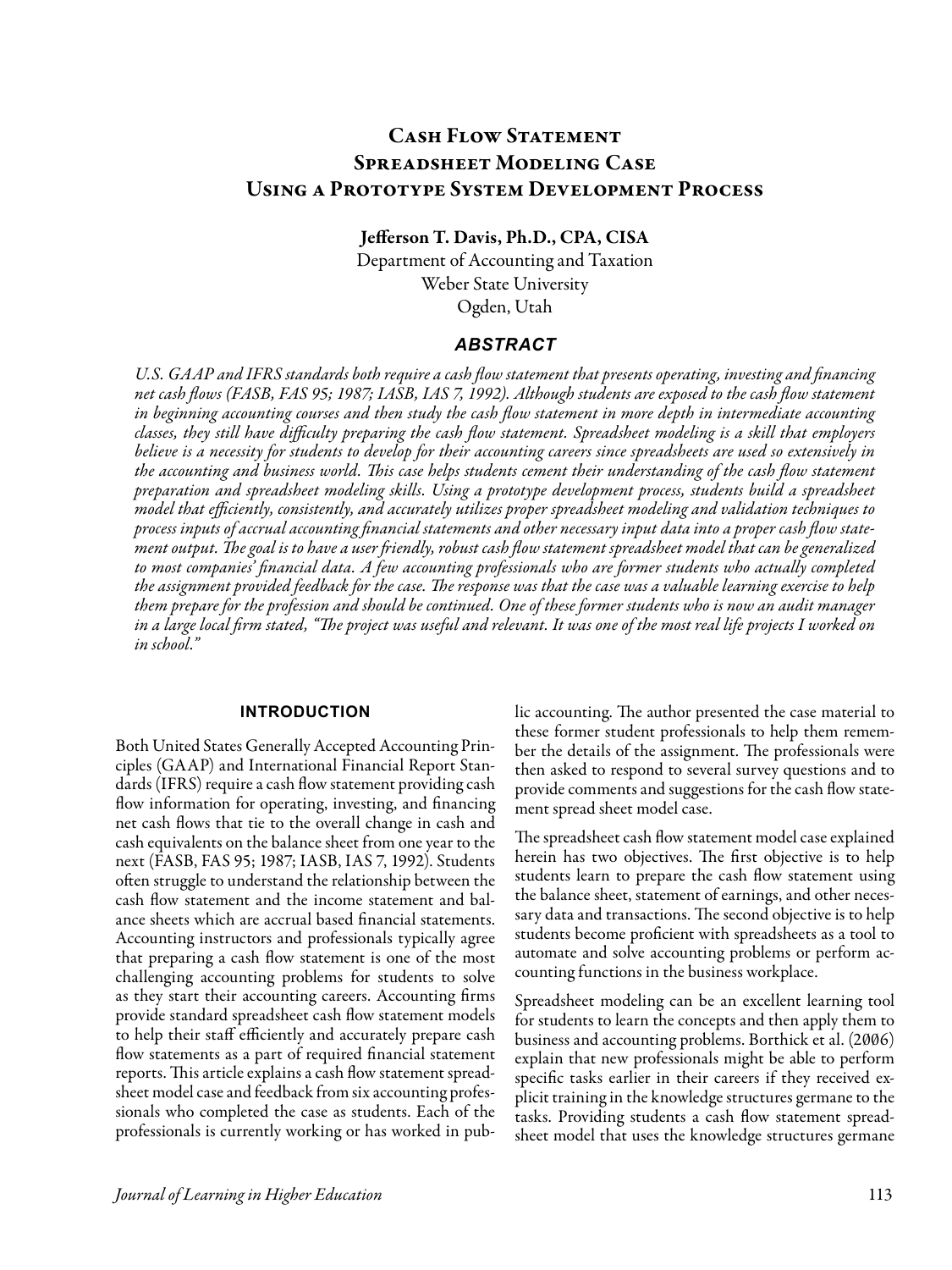the cash flow statement preparation process. One of the comments of the professionals, a senior staff in a big four firm, stated about the case:

"The cash flow statement is complex. It is critical that students who pursue an accounting career, especially those seeking a CPA certification, fully obtain a strong understanding of the cash flow statement. The case does a great job breaking down both methods of the cash flow statement as well as the key components to the statements. Further, students must have the ability to apply the understanding to modern software programs. The case requires the student to think critically about the details of the case and apply the knowledge by creating an Excel template."

The rest of the article explains where the cash flow statement spreadsheet model case is placed in the accounting curriculum and what preparation materials are given to students before completing the case. Then the case instructions and data are briefly explained. A grading rubric is provided along with error messages that instructors can use to provide feedback to students. The results of the questions posed to the professionals who completed the case as students are discussed and their comments about the case are presented in the summary, limitations, and variations section.

to the task should help accelerate the acquisition of exper-ment of cash flows, income statement, and balance sheet tise and provide increased efficiency and effectiveness in that are produced from values in the ten column year end worksheet. This case and spreadsheet model could also be included in the intermediate accounting course when studying the cash flow statement.

#### **PLACEMENT OF CASH FLOW STATEMENT SPREADSHEET MODEL CASE IN THE ACCOUNTING CURRICULUM**

This cash flow statement spreadsheet model case is an assignment included in an undergraduate accounting information systems course. Before completing the assignment students complete Microsoft ExcelTM training and test evaluation for beginning and intermediate features for Excel. In addition students are presented cash flow statement principles in Microsoft PowerpointTM slides and an mp4 video, even though students already studied cash flow statements twice, once in beginning accounting and once in intermediate accounting. Further, students have been introduced to the system development life cycle (SDLC) and discussed a prototype approach to computer application development using a Powerpoint presentation. The preliminary design and specification report is tied to the systems preliminary design step. At the same time students are completing the cash flow statement assignment, they are also completing the Systems Understanding Aid (Arens, 2012) which has an Excel workbook with a state-

#### **CASE INSTRUCTIONS AND DATA**

The case instructions are presented in Appendix 1. The instructions explain that there are three company data sets which are included in Appendix 2. Students prepare the spreadsheet model using a prototype approach (Harrison, 1985). A prototype development approach is appropriate for development of smaller applications. A prototype approach starts with the process of developing the first iteration (first try) of the model. After completing the first model iteration, the model is evaluated with test data. The developer then finds errors or ways that the model is not complete or working as needed with the test data. An improved model of the first iteration is then developed and tested again. The testing includes the first test data and often includes another set of data so that the model can be tested for the ability of the model to handle a variety of situational data. This development and test process may be repeated many times until the desired model is achieved. The prototype approach for this cash flow model includes an iterative process to use formulas for different company situations and help increase accuracy of the model as well as make it more generic and applicable to different company data sets. The students use at least one company situation with the correct cash flow statement so they can have correct feedback for their spreadsheet model for at least one data set. The three company data sets for the iterative prototype models (O'Keefe, Inc. and High Tech Resources) as well as the final company data set to be handed in as the final cash flow statement spreadsheet model (Instaprint Corporation), are given to the students in a PDF file. The last data set (Instaprint Corporation) is to be handed in as a demonstration of the final model and is to be graded for cash flow numbers, as well as for the system requirement listed in the case instructions.

In addition to preparing a cash flow statement spreadsheet model, students are required to write a short preliminary design or specification report. Students are prepared for this report by a class presentation and discussion of the systems development life cycle (SDLC). The design and specification report helps students justify and then specify the business and computer benefits of the template, as well as the inputs, processes and outputs. This design and specification report helps students understand that the inputs required are an income statement, the beginning and ending balance sheet, and some other necessary transaction and accrual details.

Students are also required to develop a model that uses an input section. Any cells, other than labels, outside the input section cannot use typed in values. The sections outside the input section must use a formula, cell reference, lookup, calculation, etc. that changes automatically based on changes in data inputs. Also, the sections outside the input section must have proper protection applied so that the formulas, cell references, lookup, calculations, etc., remain valid for different company situations. Students are also required to present a graph (they can choose any type and any data from the spreadsheet), and provide built in check figures usually using "if statements" to ensure that direct and indirect methods are equal and that overall net cash flows equal the balance sheet change in cash and cash equivalents from the beginning of the year to the end of the year. Students can choose the basic layout such as sinrelated to model validity, usefulness, user friendliness and how well their model might generalize to different companies. For example, if students' formulas do not change properly when data inputs are changed, then the spreadsheet model score is reduced. Also if it is hard for a user to follow the formulas that process the accrual information into cash flow basis, the student receives fewer points. If a different company is used for the final cash flow statement case, then the specific values to operating (both direct and indirect methods), investing, and financing activities need to be changed to match the correct cash flow statement numbers for that company. **FEEDBACK FROM PROFESSIONALS WHO COMPLETED THE CASE AS A STUDENT** Rather than just use survey questions given to students, the author contacted six supervisor level professionals

### **GRADING RUBRIC AND FEEDBACK TO STUDENTS**

gle versus multiple worksheets, formula versus account/ transaction change analysis. Use of a spreadsheet modeling approach is not limited to teaching cash flow statement principles. The basic concept of modeling whether, in excel or some other way, could be presented as a model itself for applying the technique to other assignments--including assignments outside of accounting courses. Textbooks use assignments at the end of chapters to enhance levels of learning past knowledge and comprehension, to application and analysis as described in Bloom's taxonomy (see Bloom, 1956). A spreadsheet model can be used to take learning not only to the application and analysis levels as would a textbook cash flow statement assignment, but provides students an opportunity to take learning to the synthesis and evaluation levels. Developing a spreadsheet helps students design, create, modify, and combine their knowledge and comprehension of cash flow statement principles into a useful model for future use. Using a prototype development process and requiring students to use particular excel tools to create a model to solve a complex problem such as a cash flow statement, enables students to reach Bloom's highest level of learning by evaluating whether the model has internal validity (accuracy) and external validity (generalizability to other situations.) who completed the case as students. The questions answered by the professionals are shown in Appendix 4. Appendix 4 also shows the summary of the responses. The professionals are currently working in public accounting or have had experience in public accounting with a range of experience from three years to nine years. They include one partner, three manager level (public or industry) and two senior staff accountants. These professionals were contacted personally and agreed to complete the survey. The professionals answered unanimously that the cash flow statement spreadsheet model assignment should continue to be used both for cash flow statement and spreadsheet modeling purposes. For the question about rating (scale of 1 to  $10$ ) the assignment to meet the objective related to learning cash flow principles, three professionals gave a rating of 9 and three gave a rating of 10. For the objective related to learning spreadsheet modeling, one professional gave a rating of 6, another gave a rating of 7, two gave a rating of 9, and two gave a rating of 10. The reasons given for lower rating for spreadsheet modeling stated that the spreadsheet part should include more complex spreadsheet formulas and features such as "vlookup, "sumif statements," etc.

The grading rubric with error messages for student feedback is included in Appendix 3. This grading rubric applies to the Instaprint Corporation. Students hand in the Instaprint Corporation cash flow statement spreadsheet model as their final iteration of the prototype development process. The Instaprint Corporation cash flow statement values are graded for accuracy. Their preliminary design report is also graded. A large part of the grade is cash flow statements. **SUMMARY, IMPROVEMENTS AND VARIATIONS** Some of the comments from the professionals provide a good summary of the cash flow statement spreadsheet

Three of the professionals actually referred to the assignment in their professional career, one of those to help study for the CPA exam. Three of them specifically stated that their firm provided a spreadsheet model to prepare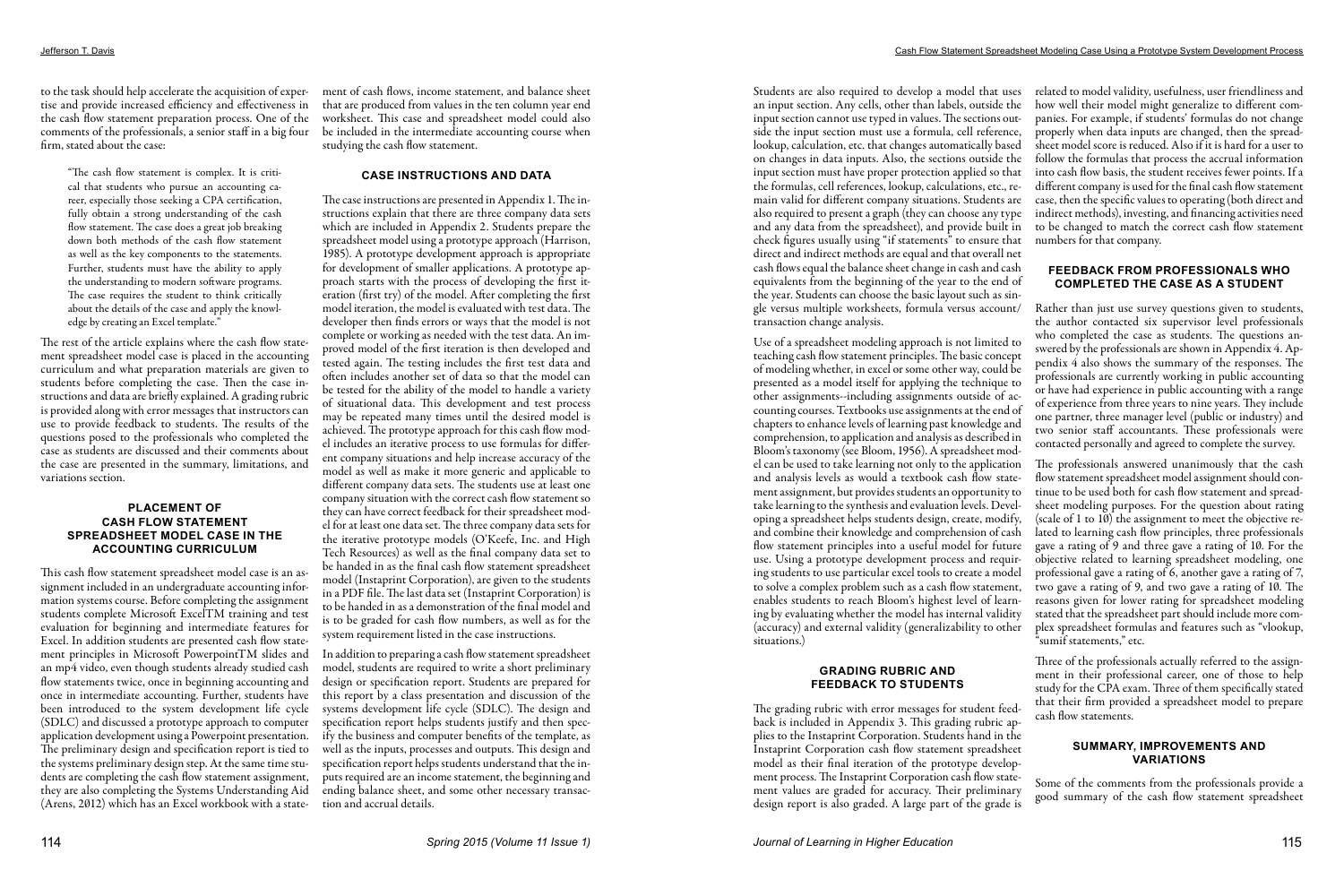the case. One professional stated:

"This case study is a good hands-on project. It is similar to actual cash flow worksheets that I have used in my career. If students can come into the profession with a good working knowledge of cash flow statements, they will be more valuable to the firm or company they work for."

Another former student professional commented:

"This exercise was great in simplifying the cash flows statements. [The assignment] takes something considered to be complex to complete and prepare, then breaks the statement and processing down into pieces that are easy to understand. This assignment really helped solidify the cash flows statement to a point where going into public accounting for the first year I felt confident that I could prepare a cash flow statement."

One of the comments was specific to limitations and improvements related to the spreadsheet objective.

"This was a great project! Keep it up. The only reason I gave a 7 [out of 10] on the financial modeling in Excel is due to the fact that I feel there could be a lot more emphasis put on using some of the more complex formulas like Vlookups and Sumif statements to fill out these statements, as I do now."

model case and suggest improvements and variations to spreadsheet model could also be used to help highlight differences between US GAAP and IFRS cash flow statement guidelines (See Grant Thornton, 2012).

As suggested by this professional, instructors can add any other spreadsheet features they want students to learn and apply such as vlookups, conditional formatting, what if analysis, input and output to database and accounting system programs (see Borthick et al., 2013), sorting, subtotals, and macros etc.

Another professional suggested something to improve the objective related to the cash flow statement.

"Overall, I believe this assignment/spreadsheet is useful and functional. I would recommend setting up [the spreadsheet model] a bit differently so students can have a clearer view of the reconciliation of the year-to-year changes in the balance sheet, and where those changes end up on the cash flow statement itself. Also, it may be wise for students to have a clearer understanding of how non-cash transactions affect the cash flow and how those items are reported."

One of the professionals provided the generic cash flow statement spreadsheet model used at his firm. This model, and others used by other firms, could be used as an example for students to use in completing this case in addition to the ones already provided. In addition to using example models obtained from firms, instructors could give students an opportunity to audit the validity of other students' spreadsheet models (see Borthick, 1989). This

### REFERENCES

Arens, A.A., D.D. Ward, C.J. Borsum. (2012). *Systems Understanding Aid.* 8th Ed. Armond Dalton Publishers, Inc., Okemos, Michigan.

- Bloom, B. S. (1956). Taxonomy of Educational Objectives, Handbook I: The Cognitive Domain. New York: David McKay Co Inc.
- Borthick A.F. (1989). Validating Spreadsheets: Minimizing the Potential for Errors. *EDPACS,* 17 (3) 1-8*.*
- Borthick, A.F., M.B. Curtis, and R.S. Sriram. (2006). Accelerating Acquisition of Knowledge Structure to Improve Performance in Internal Control Reviews. *Accounting, Organizations and Society,* 3:323-342.
- Borthick, A.F., G.P Schneider, T.R. Viscelli. (2013). Analyzing Transaction Data for Improving Business Management: Bridging the Gap Between Spreadsheet Models and Database Querying. Presented at AIS Educators Conference, July, Laramie WY.

Financial Accounting Standards Board (1987) Statement of Cash Flows: Financial Accounting Standards 95.

Grant Thornton. (2010). *Comparison between U.S. GAAP and International Financial Reporting Standards*. Ed 1.5 (August).

Harrison, R. (1985) Prototyping and the Systems Development Life Cycle. *Journal of Systems Management*, 36, 8, 22-25.

International Accounting Standards Board. (1992) Statement of Cash Flows: IAS 7.

#### **APPENDIX 1 CASH FLOW STATEMENT SPREADSHEET MODEL CASE INSTRUCTIONS**

In this project you will apply some of the principles of system design and implementation to develop a useful cash flow statement model using an electronic spreadsheet. You must prepare a preliminary design or specification report that includes:

- General description of the system both in terms of the business problem and the system aspects.
- Identify the objectives, scope and benefits of the system (both in general what the system will do for solving the problem and what features you have or incorporated into your template. Make sure you

describe the benefits of the cash flow statement for business decision makers.

### Identify system Requirements:

- Inputs and source of data (Financial statements. Make sure you have a data section in your spreadsheet)
- Processes: (Converting accrual financial data into cash basis)
- Outputs: (Useable, easy to read cash flow statement

You should design the system so that a user could easily follow the computations of how the inputs are converted into the output values. Your spreadsheet model should have an input section in which you can type in the input data. Any cells, other than labels, outside the input section cannot use typed in values. The sections outside the input section must use some type of formula, cell reference, lookup, calculation, etc., that changes automatically based on changes in data inputs. The template should be very user friendly so that formulas are easy to follow rather than just a collection of cell references. Labels should be used to help identify how cash flow statement formulas are used. Since we are using an electronic spreadsheet, the detailed requirements are somewhat built into the system. For example, you really do not need to specify how many digits, etc., there will be in each column.

1. Prepare a prototype computerized cash flow statement spreadsheet model for O'Keefe Inc. and/or High Tech Resources cases found in the cash flow data PDF file. The solutions for these are provided to you so you will have a complete example to help you check your prototype spreadsheet for accuracy. Your template should use formulas as much as possible, so the template can be used for other cases. Your template should include the Balance Sheet for two years (and the changes), the Income Statement, and other details as the inputs. The cash flow statement should include cash flows from operating activities using the direct method and the indirect method (show both), cash flows from investing activities, cash flows from financing activities, schedule of noncash investing and financing activities, and the net increase (decrease) subtotals for each activity area as well as the grand total for net increase or decrease in cash.

Your spreadsheet prototype model should also include a built in way to check whether or not

the indirect and direct methods for cash from operations are equal. You should also have a built in method for checking whether the cash flow total amount is equal to the change in cash and cash equivalents on the balance sheet. Finally your spreadsheet should include some kind of graph and also protection on the cash flow formulas and cash flow statement cells, but not on the data input cells. (It is easiest if you put protection on last.)

- 2. Once you have prepared the template for O'Keefe Inc. or High Tech Resources, or both, use the template to complete the cash flow statement for Instaprint Corporation (data included in the cash flow data PDF file). If you have made a good template or model from prototype companies' data, completing the Instaprint Corporation problem should not take very long. However expect some fine tuning to some of the formulas.
- 3. Using the online course system, hand in your work by attaching your Instaprint Corporation cash flow statement spreadsheet model and your preliminary design report files electronically. Name the files with your last name and first initial followed by an underscore and CF for "cash flow."

| <b>ASSIGNMENT GRADING</b> |        |                                                                                                                                                |  |  |  |  |  |  |  |
|---------------------------|--------|------------------------------------------------------------------------------------------------------------------------------------------------|--|--|--|--|--|--|--|
| <b>Points</b><br>Possible | Earned | Item                                                                                                                                           |  |  |  |  |  |  |  |
| 20                        |        | Preliminary Design Report                                                                                                                      |  |  |  |  |  |  |  |
| 10                        |        | <b>Instaprint Corporation</b><br>Spreadsheet Is it done? Are the<br>numbers correct?                                                           |  |  |  |  |  |  |  |
| 10                        |        | <b>Operating Activities (Direct</b><br>Method)                                                                                                 |  |  |  |  |  |  |  |
| 10                        |        | Indirect Method (Reconciliation<br>of Net Income to Cash from<br>operating Activities)                                                         |  |  |  |  |  |  |  |
| 10                        |        | Financing and Investing Activities                                                                                                             |  |  |  |  |  |  |  |
| 40                        |        | Generalizability to other cases,<br>usefulness, user friendliness,<br>readability of cash flow statement,<br>protection, graph, check figures. |  |  |  |  |  |  |  |
| 100                       |        | Total                                                                                                                                          |  |  |  |  |  |  |  |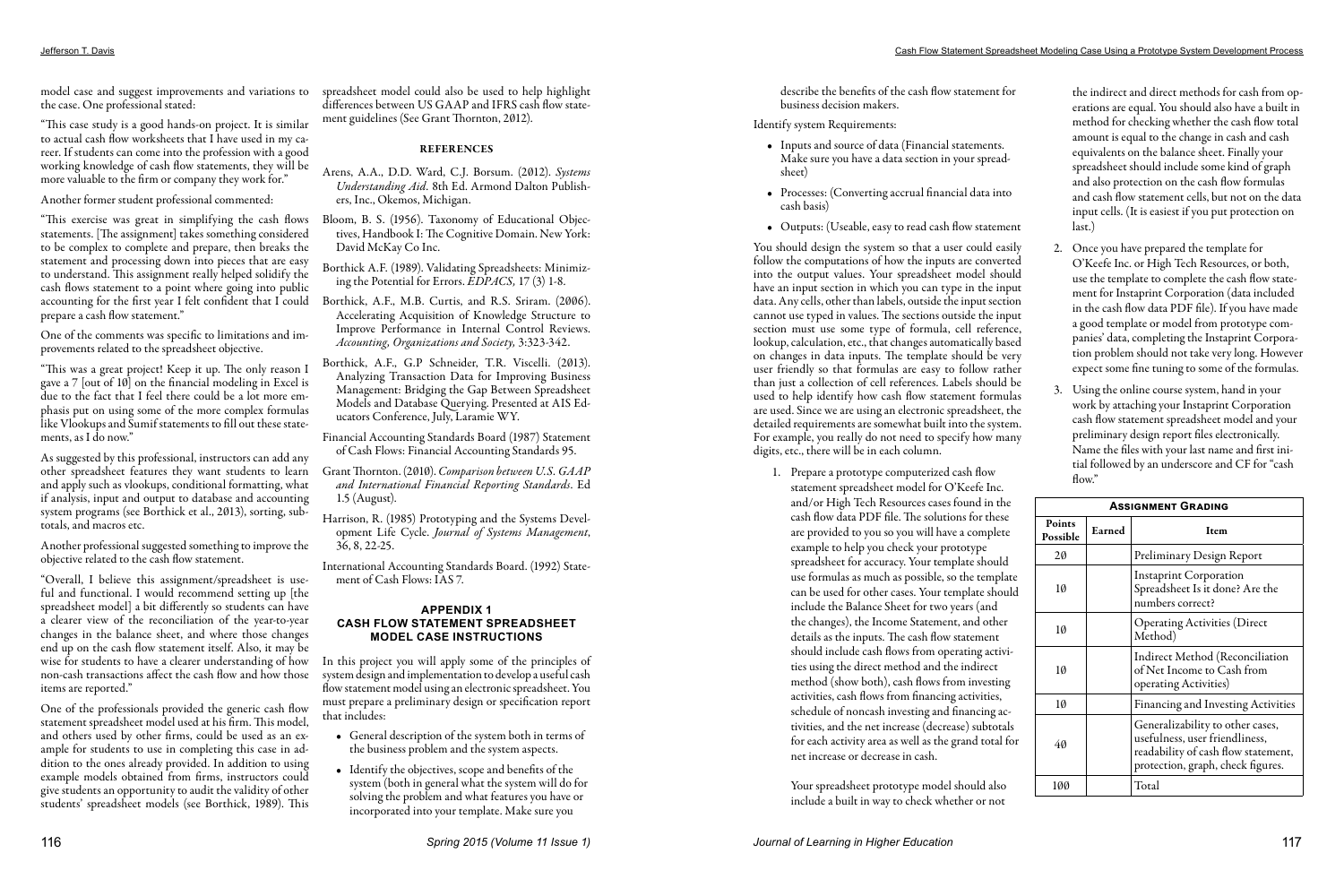### Jefferson T. Davis Cash Flow Statement Spreadsheet Modeling Case Using a Prototype System Development Process

|                                                                                    |                      |                     | <b>APPENDIX 2</b><br><b>CASH FLOW STATEMENT ASSIGNMENT DATA</b>                                |                     |                    |                          |                                                       |                                           |                 |      |      |
|------------------------------------------------------------------------------------|----------------------|---------------------|------------------------------------------------------------------------------------------------|---------------------|--------------------|--------------------------|-------------------------------------------------------|-------------------------------------------|-----------------|------|------|
| <b>High Tech Resources</b>                                                         |                      |                     | Use High Tech Resources as prototype for developing your Cash Flow Statement Spreadsheet Model |                     |                    |                          |                                                       |                                           |                 |      |      |
| Income Statement 2011 (in thousands)                                               |                      |                     | <b>Balance Sheet</b>                                                                           | 2012                | 2011               | Increase<br>(Decrease)   |                                                       |                                           |                 |      |      |
| Sales                                                                              | 352,000              |                     |                                                                                                |                     |                    |                          |                                                       |                                           |                 |      |      |
| Cost of Goods Sold                                                                 | (184, 000)           |                     | <b>Assets</b><br><b>Current Assets</b>                                                         |                     |                    |                          |                                                       |                                           |                 |      |      |
| <b>Gross Profit</b>                                                                | 168,000              |                     | Cash                                                                                           | 88,200              | 29,000             | 59,200 x                 |                                                       |                                           |                 |      |      |
| <b>Operating Expenses:</b>                                                         |                      |                     | Marketable Securities<br>Accounts Receivable (Net)                                             | 15,000              | 13,300             | $1,700 \times$           | $- x$                                                 | Equip Acct                                |                 |      |      |
| Selling                                                                            |                      |                     | Inventories                                                                                    | 10,500              | 12,700             | $(2,200)$ x              |                                                       | beg equip                                 | 33,000          |      |      |
| Depreciation Expense                                                               | (3,500)              |                     | Prepaid Insurance                                                                              | 2,800               | 2,000              | 800 x                    |                                                       | purchase with stock                       | 6,000           |      |      |
| <b>Bad Debt Expense</b><br>General and Admin                                       | (1,000)<br>(87, 600) |                     | Interest Receivable<br><b>Total Current Assets</b>                                             | 116,500             | 57,000             | 59.500                   | $- x$                                                 | equip<br>purchase with cash               | 39,000<br>4500  |      |      |
| Total                                                                              | (92, 100)            |                     |                                                                                                |                     |                    |                          |                                                       | Equip disposal                            | $-3500$         |      |      |
|                                                                                    |                      |                     | Equipment                                                                                      | 40,000              | 33,000             | $7,000 \times$           |                                                       | End Bal                                   | 40,000          |      |      |
| Operating Income                                                                   | 75,900               |                     | Less Accumulated Depreciation<br>Net                                                           | (9,500)<br>30,500   | (9,000)<br>24,000  | (500) x<br>6,500         |                                                       | Acum Depre                                |                 |      |      |
| <b>Other Revenues &amp; Expenses</b>                                               |                      |                     |                                                                                                |                     |                    |                          |                                                       | Beg                                       | 9000            |      |      |
| Interest Expense                                                                   | (1,400)              |                     | Long Term Investments                                                                          | 3,000               | 8,400              | $(5,400)$ x              |                                                       | Deprec exp                                | 3500            |      |      |
| Gain from sale of LT. Inv.<br>Loss on sale of Equip.                               | 1,000<br>(500)       |                     | <b>Total Assets</b>                                                                            | 150,000             | 89,400             | 60,600                   |                                                       | acum deprec disposal<br><b>Ending Bal</b> | $-3000$<br>9500 |      |      |
| Total                                                                              | (900)                |                     |                                                                                                |                     |                    |                          |                                                       |                                           |                 |      |      |
|                                                                                    |                      |                     | <b>Liabilities &amp; Equity</b>                                                                |                     |                    |                          |                                                       |                                           |                 | DR   | CR   |
| Income Before Income Taxes                                                         | 75,000               |                     | <b>Current Liabilities</b>                                                                     |                     |                    |                          |                                                       | Jnl entry for disposal of Equip           |                 |      |      |
| Provision for Income Taxes (34%)<br>Net Income                                     | (18, 800)<br>56,200  |                     | Accounts Payable<br><b>Accrued Liabilities</b>                                                 | 3,500               | 5,600              | $(2, 100)$ >             |                                                       | cash for equip<br>Equip dispse            |                 |      | 3500 |
|                                                                                    |                      |                     | Income Taxes Payable                                                                           | 6,000               | 4,000              | $2,000 \times$           |                                                       | acum dep                                  |                 | 3000 |      |
|                                                                                    |                      |                     | Short Term Notes Payable                                                                       |                     |                    |                          |                                                       | loss on equip                             |                 | 500  |      |
|                                                                                    |                      |                     | <b>Unearned Revenue</b><br>Interest Payable                                                    |                     |                    | ÷.                       |                                                       |                                           |                 |      |      |
|                                                                                    |                      |                     | <b>Total Current Liabilities</b>                                                               | 500<br>10,000       | 1,000<br>10,600    | (500) x<br>(600)         |                                                       |                                           |                 |      |      |
| <b>Other Details for Cash Flow Statement</b>                                       |                      |                     | Notes Payable Long-term                                                                        | 8,000               | 12,000             | $(4,000)$ x              |                                                       |                                           |                 |      |      |
| <b>Depreciation Expense</b>                                                        | (3,500)              |                     | <b>Total Liabilities</b>                                                                       | 18,000              | 22,600             | (4,600)                  |                                                       |                                           |                 |      |      |
| Common Stock Issued for Equipment<br>Cash payed on Long-Term Notes Payale          | 6,000<br>(4,000)     |                     | Stockholders' Equity                                                                           |                     |                    |                          |                                                       |                                           |                 |      |      |
| Cash from Sale of Treasury Stock                                                   | 5,000                |                     | Common Stock                                                                                   | 55,000              | 50,000             | 5,000                    |                                                       |                                           |                 |      |      |
| Cash Purchase of Equipment                                                         | (4, 500)             |                     | Paid in Capital                                                                                | 16,000              | 15,000             | $1,000 \times$           |                                                       |                                           |                 |      |      |
| Cash from sale of Long Term Investments<br>Proceeds from sale of Equipment         | 6,400                |                     | <b>Retained Earnings</b><br>Treasury Stock (less)                                              | 66,000              | 11,800<br>(10,000) | 54,200 x                 |                                                       |                                           |                 |      |      |
| Cash Paid for Dividends                                                            | (2,000)              |                     | <b>Total Stockholders Equity</b>                                                               | (5,000)<br>132,000  | 66,800             | $5,000 \times$<br>65,200 |                                                       |                                           |                 |      |      |
| Bad Debt Exp Adi                                                                   | 1,000                |                     |                                                                                                |                     |                    |                          |                                                       |                                           |                 |      |      |
| Cash from Sale of Common Stock                                                     |                      |                     | <b>Total Liabilities and Equity</b>                                                            | 150,000             | 89,400             | 60,600                   |                                                       |                                           |                 |      |      |
| <b>Cash Received from Customers</b>                                                |                      |                     |                                                                                                |                     |                    |                          |                                                       |                                           |                 |      |      |
| Sales                                                                              | 352,000              |                     | <b>Cash Paid for Operating Expenses</b>                                                        |                     |                    |                          | <b>Cash Paid for Interest</b>                         |                                           |                 |      |      |
| Add Beg Net A/R                                                                    | 13,300               |                     | Operating Exp                                                                                  | 92,100              |                    | Interest Exp             |                                                       | 1.400                                     |                 |      |      |
| Less End Net A/R<br>Less Bad debt exp adj.                                         | (15,000)<br>(1,000)  |                     | Less Depreciation Exp<br>Less Beg Prepaid Insurance                                            | (3, 500)<br>(2,000) |                    |                          | Add Beg Interest Payable<br>Less End Interest Payable | 1.000<br>(500)                            |                 |      |      |
| Less Beg uneamed Rev                                                               |                      |                     | Add End Prepaid Insurance                                                                      | 2,800               |                    | Total                    |                                                       | 1,900                                     |                 |      |      |
| Add End Uneamed Rev                                                                |                      |                     | Add Beg Accrued Liabilities                                                                    |                     |                    |                          |                                                       |                                           |                 |      |      |
| Total                                                                              | 349,300              |                     | Less End Accrued Liabilities<br>Less Bad Debt Adj.                                             |                     |                    | Income Tax Exp           | <b>Cash Paid for Income Taxes</b>                     | 18,800                                    |                 |      |      |
| <b>Cash Paid for Inventory</b>                                                     |                      |                     | Total                                                                                          | (1,000)<br>88,400   |                    |                          | Add Beg Inc. Tax Payable                              | 4,000                                     |                 |      |      |
| Cost of Goods Sold                                                                 | 184.000              |                     |                                                                                                |                     |                    |                          | Less End Inc. Tax Payable                             | (6,000)                                   |                 |      |      |
| Add End Inventory                                                                  | 10,500<br>(12, 700)  |                     | <b>Cash Received from Interest</b><br><b>Interest Revenue</b>                                  |                     |                    | Total                    |                                                       | 16,800                                    |                 |      |      |
| Less Beg Inventory<br>Equal Purchases                                              | 181,800              |                     | Add Beg Interest Receivable                                                                    |                     |                    |                          |                                                       |                                           |                 |      |      |
| Add Beg A/P                                                                        | 5,600                |                     |                                                                                                |                     |                    |                          |                                                       |                                           |                 |      |      |
| Less End A/P                                                                       |                      |                     | Less End Interest Receivable                                                                   | $\cdot$             |                    |                          |                                                       |                                           |                 |      |      |
| Total                                                                              | (3,500)              |                     | Total                                                                                          |                     |                    |                          |                                                       |                                           |                 |      |      |
|                                                                                    | 183,900              |                     |                                                                                                |                     |                    |                          |                                                       |                                           |                 |      |      |
| <b>Cash Flow Statement</b>                                                         |                      |                     |                                                                                                |                     |                    |                          |                                                       |                                           |                 |      |      |
|                                                                                    |                      |                     |                                                                                                |                     |                    |                          |                                                       |                                           |                 |      |      |
| <b>Cash Flows from Operating Activities</b>                                        |                      |                     |                                                                                                |                     |                    |                          |                                                       |                                           |                 |      |      |
| Direct Method:                                                                     |                      |                     |                                                                                                |                     |                    |                          |                                                       |                                           |                 |      |      |
| Cash Received from Customers<br>Cash Received from Interest                        |                      | 349,300             |                                                                                                |                     |                    |                          |                                                       |                                           |                 |      |      |
| Cash Payments for Inventory for Resale                                             |                      | (183.900)           |                                                                                                |                     |                    |                          |                                                       |                                           |                 |      |      |
| Cash Payments for Operating Expenses                                               |                      | (88, 400)           |                                                                                                |                     |                    |                          |                                                       |                                           |                 |      |      |
| Cash Payments for Interest                                                         |                      | (1,900)             | <b>Cash Flows from Operating Activities</b><br>Indirect Method:                                |                     | 56,200             |                          |                                                       |                                           |                 |      |      |
| Cash Payments for Taxes<br><b>Net Cash Provided (Used) by Operating Activities</b> |                      | (16, 800)<br>58,300 | Net Income                                                                                     |                     |                    |                          |                                                       |                                           |                 |      |      |
|                                                                                    |                      |                     | Adj. To reconcile NI to net cash                                                               |                     |                    |                          |                                                       |                                           |                 |      |      |
| <b>Cash Flows From Investing Activities:</b>                                       |                      |                     | provided by operating activites:                                                               |                     |                    |                          |                                                       |                                           |                 |      |      |
| Cash from sale of Long Term Investment<br>Cash from Sale of Equipment              |                      | 6,400               | Depreciation Expense<br>Change in Accounts Receivable                                          |                     | 3.500<br>(1,700)   |                          |                                                       |                                           |                 |      |      |
| Cash Paid for Purchase of Equipment                                                |                      | (4,500)             | Change in Inventory                                                                            |                     | 2,200              |                          |                                                       |                                           |                 |      |      |
| Net Cash Provided (Used) by Investing Activities                                   |                      | 1,900               | Change in Pre-paid Expenses                                                                    |                     | (800)              |                          |                                                       |                                           |                 |      |      |
| <b>Cash Flows from Financing Activities:</b>                                       |                      |                     | Change in Interest Receivable<br>Change in Accounts Payable                                    |                     | (2, 100)           |                          |                                                       |                                           |                 |      |      |
| Proceeds (+) or Payment (-) of long term debt                                      |                      | (4,000)             | Change in Taxes Payable                                                                        |                     | 2,000              |                          |                                                       |                                           |                 |      |      |
| Proceeds(+) or Payment(-) for Treasury Stock                                       |                      | 5,000               | Change in Unearned Revenue                                                                     |                     |                    |                          |                                                       |                                           |                 |      |      |
| Payment of Cash Dividends                                                          |                      | (2,000)             | Change in Interest Payable                                                                     |                     | (500)              |                          |                                                       |                                           |                 |      |      |
| <b>Net Cash Provided (Used) by Financing Activities</b>                            |                      | (1,000)             | (Gain) or Loss on sale of LT Inv.                                                              |                     | (1,000)            |                          |                                                       |                                           |                 |      |      |
|                                                                                    |                      |                     | (Gain) or Loss in Sale of Equipment                                                            |                     | 500                |                          |                                                       |                                           |                 |      |      |
| <b>Net Increase in Cash and Cash Equivalents</b>                                   |                      |                     | Net Cash Provided (Used) by Operating Activities                                               |                     | 58,300             |                          |                                                       |                                           |                 |      |      |
| (Marketable Securities)                                                            |                      | 59,200              |                                                                                                |                     |                    |                          |                                                       |                                           |                 |      |      |
|                                                                                    |                      |                     | Is direct method equal to indirect method?                                                     |                     |                    | You got it right baby    |                                                       |                                           |                 |      |      |
| <b>Schedule of Noncash Investing and Financing Activities</b>                      |                      |                     |                                                                                                |                     |                    |                          |                                                       |                                           |                 |      |      |
| <b>Issued Common Stock for Equipment</b>                                           |                      | 6,000               |                                                                                                |                     |                    |                          |                                                       |                                           |                 |      |      |
|                                                                                    |                      |                     | Is Net increase in Cash same as change in<br>cash on the camparative balance sheet?            |                     | Great Job          |                          |                                                       |                                           |                 |      |      |

|                                                   |                    |                         |      |                     | Use O'Keefe Inc. as prototype for developing your Cash Flow Statement Spreadsheet Model |              |          |                                    |
|---------------------------------------------------|--------------------|-------------------------|------|---------------------|-----------------------------------------------------------------------------------------|--------------|----------|------------------------------------|
| O'Keefe Inc.                                      |                    |                         |      |                     | O'Keefe Inc.                                                                            |              |          |                                    |
| <b>Compartive Income Statements</b>               |                    |                         |      |                     | <b>Statement of Cash Flows</b>                                                          |              |          |                                    |
| For the Year Ending December 31, 2012 and 2011    |                    |                         |      |                     | For the Year ending December 31, 2012                                                   |              |          |                                    |
|                                                   |                    |                         |      |                     |                                                                                         |              |          |                                    |
| (In Thoursands of Dollars)                        |                    |                         |      |                     | (In Thoursands of Dollars)                                                              |              |          |                                    |
|                                                   | 2012               | 2011                    |      |                     |                                                                                         |              |          |                                    |
|                                                   |                    |                         |      |                     | Cash Flows from operating activities                                                    |              |          |                                    |
| Sales                                             | 3,000              | 2,500                   |      |                     | Net Income                                                                              |              | 115      |                                    |
| Cost of Goods Sold                                | (2,600)            | (2, 300)                |      |                     | Adjustments to reconcle net income                                                      |              |          |                                    |
| Gross Profit                                      | 400                | 200                     |      |                     | to net cash provided by operating activities                                            |              |          |                                    |
|                                                   |                    |                         |      |                     | Depreciation Expense                                                                    | \$<br>50     |          |                                    |
|                                                   |                    |                         |      |                     |                                                                                         |              |          |                                    |
| Operating Expenses:                               |                    |                         |      |                     | Increase in Accounts Receivable                                                         | (45)         |          |                                    |
| Selling                                           | (125)              | (105)                   |      |                     | Increase in Inventory                                                                   | (50)         |          |                                    |
| General and Administrative                        | (70)               | (60)                    |      |                     | Increase in Interest Receivable                                                         | (5)          |          |                                    |
| <b>Total Operating Expenses</b>                   | (195)              | (165)                   |      |                     | Increase in Accounts Payable                                                            | 105          |          |                                    |
|                                                   |                    |                         |      |                     | Increase in Income Taxes Payable                                                        | 40           |          |                                    |
| Operating Income                                  | 205                | 35                      |      |                     | Increase in Interest Payable                                                            | 5            |          |                                    |
|                                                   |                    |                         |      |                     | <b>Total Adjustments</b>                                                                |              | 100<br>s |                                    |
|                                                   |                    |                         |      |                     |                                                                                         |              |          |                                    |
| Other Revenues and Expenses:                      |                    |                         |      |                     | Net cash provided (used) by operating activities                                        |              | 215      |                                    |
| Interest Income                                   | 10                 | 5                       |      |                     |                                                                                         |              |          |                                    |
| Interest Expense                                  | (40)               | (20)                    |      |                     | Cash flow from investing activities                                                     |              |          |                                    |
| Total                                             | (30)               | (15)                    |      |                     | Payments for purchase of equipment                                                      | \$.<br>(190) |          |                                    |
|                                                   |                    |                         |      |                     |                                                                                         |              |          |                                    |
| Income Before Taxes                               | 175                | 20                      |      |                     | Net cash provided (used) by investing activities                                        |              | \$ (190) |                                    |
| Provision for Income Taxes (34%)                  | (60)               | (7)                     |      |                     |                                                                                         |              |          |                                    |
|                                                   |                    |                         |      |                     |                                                                                         |              |          |                                    |
| Net Income                                        | 115                | 13                      |      |                     | Cash flow for financing activities                                                      |              |          |                                    |
|                                                   |                    |                         |      |                     | Proceeds from issuance of common stock                                                  | 15<br>s      |          |                                    |
| Eamings Per Share                                 | 1.28               | 0.19                    |      |                     | Proceeds from issuance of long-term debt                                                | s<br>70      |          |                                    |
|                                                   |                    |                         |      |                     | Payments on long-term debt                                                              | s<br>(20)    |          |                                    |
|                                                   |                    |                         |      |                     | Payment for loan to President                                                           | \$<br>(3)    |          |                                    |
|                                                   |                    |                         |      |                     |                                                                                         |              |          |                                    |
|                                                   |                    |                         |      |                     | Payment of cash dividends                                                               | \$<br>(27)   |          |                                    |
| O'Keefe Inc.                                      |                    |                         |      |                     | Net cash provided (used) by financing activities                                        |              | 35<br>\$ |                                    |
| <b>Comparative Balance Sheets</b>                 |                    |                         |      |                     |                                                                                         |              |          |                                    |
| December 31, 2012 and 2011                        |                    |                         |      |                     | Net increase (decrease) in cash and cash equivalents                                    |              | 60       |                                    |
| (In Thousands of Dollars)                         |                    |                         |      |                     |                                                                                         |              |          |                                    |
|                                                   | 2012               | 2011                    |      | Increase (Decrease) | Cash and Cash Equivalents December 31, 2011                                             |              | 315      |                                    |
| Assets:                                           |                    |                         |      |                     |                                                                                         |              |          |                                    |
|                                                   |                    |                         |      |                     |                                                                                         |              |          |                                    |
| Current Assets:                                   |                    |                         |      |                     | Cash and Cash Equivalents December 31, 2012                                             |              | 375      |                                    |
| Cash                                              | 300                | 270                     | 30   |                     |                                                                                         |              |          |                                    |
| Marketable Securities                             | 75                 | 45                      | 30   |                     | Schedule of noncash Investing and Financing Activities:                                 |              |          |                                    |
| Accounts Receivable (Net)                         | 325                | 280                     | 45   |                     | Issue Common Stock in Exchange for Equipment                                            |              | 10       |                                    |
| Inventories                                       | 400                | 350                     | 50   |                     |                                                                                         |              |          |                                    |
| Interest receivable                               | 60                 |                         |      |                     |                                                                                         |              |          |                                    |
|                                                   |                    | 55                      | 5    |                     |                                                                                         |              |          |                                    |
| <b>Total Current Assets</b>                       | 1,160              | 1,000                   | 160  |                     |                                                                                         |              |          |                                    |
|                                                   |                    |                         |      |                     | Cash Flow from operating activities (Direct Method)                                     |              |          |                                    |
| Property, plant, and equipment                    | 1,500              | 1,300                   | 200  |                     | Cash Received from Customers                                                            |              | 2,955    |                                    |
| less accumulated Depreciation                     | (800)              | (750)                   | (50) |                     | Cash Received from Interest                                                             |              | 5        |                                    |
| Net                                               | 700                | 550                     | 150  |                     | Cash Payments for Inventory                                                             |              | (2, 545) |                                    |
|                                                   |                    |                         |      |                     |                                                                                         |              |          |                                    |
|                                                   |                    |                         |      |                     | Cash Payments for Operting Expenses                                                     |              | (145)    |                                    |
| <b>Other Assets</b>                               | 15                 | 12                      | 3    |                     | Cash Payments for Interest                                                              |              | (35)     |                                    |
|                                                   |                    |                         |      |                     | Cash Payments for Income Taxes                                                          |              | (20)     |                                    |
| <b>Total Assets</b>                               | 1,875              | 1,562                   | 313  |                     | Net cash provided (used) by operating activities                                        |              | 215      |                                    |
|                                                   |                    |                         |      |                     |                                                                                         |              |          |                                    |
|                                                   |                    |                         |      |                     |                                                                                         |              |          |                                    |
| Liabilities and Stockholders' Equity              |                    |                         |      |                     |                                                                                         |              |          |                                    |
| <b>Current Liabilities:</b>                       |                    |                         |      |                     | <b>Cash Received from Customers</b>                                                     |              |          | <b>Cash Paid for Inventory</b>     |
| Accounts Payable                                  | 435                | 330                     | 105  |                     | <b>Sales</b>                                                                            | 3,000        |          | Cost of Goods Sold                 |
| Income Taxes Payable                              | 45                 | 5                       | 40   |                     | Add Beg Net A/R                                                                         | 280          |          | Add End Inventory                  |
| Interest Payable                                  | 50                 | 45                      | 5    |                     | Less End Net A/R                                                                        | (325)        |          | Less Beg Inventory                 |
| <b>Total Current Liabilities</b>                  | 530                | 380                     | 150  |                     | Less Bad debt exp adj.                                                                  |              |          | Equal Purchases                    |
|                                                   |                    |                         |      |                     |                                                                                         |              |          |                                    |
|                                                   |                    |                         |      |                     | Less Beg unearned Rev                                                                   |              |          | Add Beg A/P                        |
| Long-Term Debt                                    | 300                | 250                     | 50   |                     | Add End Uneamed Rev                                                                     |              |          | Less End A/P                       |
|                                                   |                    |                         |      |                     | Total                                                                                   | 2,955        |          | Total                              |
| <b>Total Liabilities</b>                          | 830                | 630                     | 200  |                     |                                                                                         |              |          |                                    |
|                                                   |                    |                         |      |                     |                                                                                         |              |          |                                    |
|                                                   |                    |                         |      |                     |                                                                                         |              |          | <b>Cash Paid for Operating E</b>   |
| Stockholders' Equity                              |                    |                         |      |                     | <b>Cash Received from Interest</b>                                                      |              |          |                                    |
| Common Stock (\$1 par)                            | 90                 | 70                      | 20   |                     | <b>Interest Revenue</b>                                                                 | 10           |          | Operating Exp                      |
| Premium on Common Stock                           | 15                 | 10                      | 5    |                     | Add Beg Interest Receivable                                                             | 55           |          | Less Depreciation Exp              |
| <b>Retained Earnings</b>                          | 940                | 852                     | 88   |                     | Less End Interest Receivable                                                            | (60)         |          | Less Beg Prepaid Insurance         |
| Total Stockholers' Equity                         | CPU, I             | 932                     | 115  |                     | тота                                                                                    |              |          | Add End Prepaid Insurance          |
|                                                   |                    |                         |      |                     |                                                                                         |              |          | Add Beg Accrued Liabilities        |
|                                                   |                    |                         |      |                     |                                                                                         |              |          |                                    |
| Total Liabilities and Stockholders' Equity        | 1,875              | 1,562                   | 313  |                     |                                                                                         |              |          | Less End Accrued Liabilities       |
|                                                   |                    |                         |      |                     |                                                                                         |              |          | Less Bad Debt Adj.                 |
|                                                   |                    |                         |      |                     |                                                                                         |              |          | Total                              |
| Additional Information (In Thoursands of dollars) |                    |                         |      |                     |                                                                                         |              |          |                                    |
| Depreciation Expense during 2012                  |                    | \$<br>50                |      |                     |                                                                                         |              |          | <b>Cash Paid for Interest</b>      |
|                                                   |                    |                         |      |                     |                                                                                         |              |          |                                    |
| Dividends declared and paid during 2012           |                    | \$<br>27                |      |                     |                                                                                         |              |          | Interest Exp                       |
| Common Stock Issued at par for cash in 2012       |                    | 15<br>\$                |      |                     |                                                                                         |              |          | Add Beg Interest Payable           |
| Equipment acquired                                |                    |                         |      |                     |                                                                                         |              |          | Less End Interest Payable          |
| Paid cash for equipment                           | s<br>190           |                         |      |                     |                                                                                         |              |          | Total                              |
| Issued comon stock for equipment                  | $\mathbb{S}$<br>10 |                         |      |                     |                                                                                         |              |          |                                    |
|                                                   |                    |                         |      |                     |                                                                                         |              |          |                                    |
| <b>Total Equipment acquired</b>                   |                    | \$<br>200               |      |                     |                                                                                         |              |          | <b>Cash Paid for Income Tax</b>    |
|                                                   |                    | \$<br>20                |      |                     |                                                                                         |              |          | Income Tax Exp                     |
| Long Term debt paid off in cash                   |                    |                         |      |                     |                                                                                         |              |          |                                    |
| Issued new Long Term debt for cash                |                    | 70<br>\$                |      |                     |                                                                                         |              |          | Add Beg Inc. Tax Payable           |
| Loan extended to President of company             |                    |                         |      |                     |                                                                                         |              |          |                                    |
| Bad Debt Expense Adjustment                       |                    | \$<br>3<br>\$<br>$\Box$ |      |                     |                                                                                         |              |          | Less End Inc. Tax Payable<br>Total |

|                                                                                                                                                                                                                                                                                       |          |                     |            |                     | Use O'Keefe Inc. as prototype for developing your Cash Flow Statement Spreadsheet Model |           |          |                                                       |                 |
|---------------------------------------------------------------------------------------------------------------------------------------------------------------------------------------------------------------------------------------------------------------------------------------|----------|---------------------|------------|---------------------|-----------------------------------------------------------------------------------------|-----------|----------|-------------------------------------------------------|-----------------|
| O'Keefe Inc.                                                                                                                                                                                                                                                                          |          |                     |            |                     | O'Keefe Inc.                                                                            |           |          |                                                       |                 |
| <b>Compartive Income Statements</b>                                                                                                                                                                                                                                                   |          |                     |            |                     | <b>Statement of Cash Flows</b>                                                          |           |          |                                                       |                 |
| For the Year Ending December 31, 2012 and 2011                                                                                                                                                                                                                                        |          |                     |            |                     | For the Year ending December 31, 2012                                                   |           |          |                                                       |                 |
| (In Thoursands of Dollars)                                                                                                                                                                                                                                                            |          |                     |            |                     | (In Thoursands of Dollars)                                                              |           |          |                                                       |                 |
|                                                                                                                                                                                                                                                                                       | 2012     | 2011                |            |                     |                                                                                         |           |          |                                                       |                 |
|                                                                                                                                                                                                                                                                                       |          |                     |            |                     | Cash Flows from operating activities                                                    |           |          |                                                       |                 |
| Sales                                                                                                                                                                                                                                                                                 | 3,000    | 2,500               |            |                     | Net Income                                                                              |           | 115      |                                                       |                 |
| Cost of Goods Sold                                                                                                                                                                                                                                                                    | (2,600)  | (2,300)             |            |                     | Adjustments to reconcle net income                                                      |           |          |                                                       |                 |
| Gross Profit                                                                                                                                                                                                                                                                          | 400      | 200                 |            |                     | to net cash provided by operating activities                                            |           |          |                                                       |                 |
|                                                                                                                                                                                                                                                                                       |          |                     |            |                     | Depreciation Expense                                                                    | s<br>50   |          |                                                       |                 |
| Operating Expenses:                                                                                                                                                                                                                                                                   |          |                     |            |                     | Increase in Accounts Receivable                                                         | (45)      |          |                                                       |                 |
| Selling                                                                                                                                                                                                                                                                               | (125)    | (105)               |            |                     | Increase in Inventory                                                                   | (50)      |          |                                                       |                 |
| General and Administrative                                                                                                                                                                                                                                                            | (70)     | (60)                |            |                     | Increase in Interest Receivable                                                         | (5)       |          |                                                       |                 |
| <b>Total Operating Expenses</b>                                                                                                                                                                                                                                                       | (195)    | (165)               |            |                     | Increase in Accounts Payable                                                            | 105       |          |                                                       |                 |
|                                                                                                                                                                                                                                                                                       |          |                     |            |                     | Increase in Income Taxes Payable                                                        | 40        |          |                                                       |                 |
| Operating Income                                                                                                                                                                                                                                                                      | 205      | 35                  |            |                     | Increase in Interest Payable                                                            | 5         |          |                                                       |                 |
|                                                                                                                                                                                                                                                                                       |          |                     |            |                     | <b>Total Adjustments</b>                                                                |           | 100<br>s |                                                       |                 |
| Other Revenues and Expenses:                                                                                                                                                                                                                                                          |          |                     |            |                     | Net cash provided (used) by operating activities                                        |           | 215      |                                                       |                 |
| Interest Income                                                                                                                                                                                                                                                                       | 10       | 5                   |            |                     |                                                                                         |           |          |                                                       |                 |
| Interest Expense                                                                                                                                                                                                                                                                      | (40)     | (20)                |            |                     | Cash flow from investing activities                                                     |           |          |                                                       |                 |
| Total                                                                                                                                                                                                                                                                                 | (30)     | (15)                |            |                     | Payments for purchase of equipment                                                      | \$ (190)  |          |                                                       |                 |
|                                                                                                                                                                                                                                                                                       |          |                     |            |                     |                                                                                         |           |          |                                                       |                 |
| Income Before Taxes                                                                                                                                                                                                                                                                   | 175      | 20                  |            |                     | Net cash provided (used) by investing activities                                        |           | \$ (190) |                                                       |                 |
| Provision for Income Taxes (34%)                                                                                                                                                                                                                                                      | (60)     | (7)                 |            |                     |                                                                                         |           |          |                                                       |                 |
| Net Income                                                                                                                                                                                                                                                                            | 115      | 13                  |            |                     | Cash flow for financing activities                                                      |           |          |                                                       |                 |
|                                                                                                                                                                                                                                                                                       |          |                     |            |                     | Proceeds from issuance of common stock                                                  | s<br>15   |          |                                                       |                 |
| Eamings Per Share                                                                                                                                                                                                                                                                     | 1.28     | 0.19                |            |                     | Proceeds from issuance of long-term debt                                                | s<br>70   |          |                                                       |                 |
|                                                                                                                                                                                                                                                                                       |          |                     |            |                     | Payments on long-term debt                                                              | s<br>(20) |          |                                                       |                 |
|                                                                                                                                                                                                                                                                                       |          |                     |            |                     | Payment for loan to President                                                           | s<br>(3)  |          |                                                       |                 |
|                                                                                                                                                                                                                                                                                       |          |                     |            |                     | Payment of cash dividends                                                               | s<br>(27) |          |                                                       |                 |
| O'Keefe Inc.                                                                                                                                                                                                                                                                          |          |                     |            |                     | Net cash provided (used) by financing activities                                        |           | 35<br>\$ |                                                       |                 |
| <b>Comparative Balance Sheets</b>                                                                                                                                                                                                                                                     |          |                     |            |                     |                                                                                         |           |          |                                                       |                 |
| December 31, 2012 and 2011                                                                                                                                                                                                                                                            |          |                     |            |                     | Net increase (decrease) in cash and cash equivalents                                    |           | 60       |                                                       |                 |
| (In Thousands of Dollars)                                                                                                                                                                                                                                                             |          |                     |            |                     |                                                                                         |           |          |                                                       |                 |
|                                                                                                                                                                                                                                                                                       | 2012     | 2011                |            | Increase (Decrease) | Cash and Cash Equivalents December 31, 2011                                             |           | 315      |                                                       |                 |
|                                                                                                                                                                                                                                                                                       |          |                     |            |                     |                                                                                         |           |          |                                                       |                 |
| Assets:                                                                                                                                                                                                                                                                               |          |                     |            |                     |                                                                                         |           |          |                                                       |                 |
| Current Assets:                                                                                                                                                                                                                                                                       | 300      | 270                 | 30         |                     | Cash and Cash Equivalents December 31, 2012                                             |           | 375      |                                                       |                 |
| Cash                                                                                                                                                                                                                                                                                  |          |                     |            |                     |                                                                                         |           |          |                                                       |                 |
| Marketable Securities                                                                                                                                                                                                                                                                 | 75       | 45                  | 30         |                     | Schedule of noncash Investing and Financing Activities:                                 |           |          |                                                       |                 |
| Accounts Receivable (Net)                                                                                                                                                                                                                                                             | 325      | 280                 | 45         |                     | Issue Common Stock in Exchange for Equipment                                            |           | 10       |                                                       |                 |
| Inventories                                                                                                                                                                                                                                                                           | 400      | 350                 | 50         |                     |                                                                                         |           |          |                                                       |                 |
| Interest receivable                                                                                                                                                                                                                                                                   | 60       | 55                  | $\sqrt{5}$ |                     |                                                                                         |           |          |                                                       |                 |
| <b>Total Current Assets</b>                                                                                                                                                                                                                                                           | 1,160    | 1,000               | 160        |                     |                                                                                         |           |          |                                                       |                 |
|                                                                                                                                                                                                                                                                                       |          |                     |            |                     | Cash Flow from operating activities (Direct Method)                                     |           |          |                                                       |                 |
| Property, plant, and equipment                                                                                                                                                                                                                                                        | 1,500    | 1,300               | 200        |                     | Cash Received from Customers                                                            |           | 2,955    |                                                       |                 |
| less accumulated Depreciation                                                                                                                                                                                                                                                         | (800)    | (750)               | (50)       |                     | Cash Received from Interest                                                             |           | 5        |                                                       |                 |
| Net                                                                                                                                                                                                                                                                                   | 700      | 550                 | 150        |                     | Cash Payments for Inventory                                                             |           | (2, 545) |                                                       |                 |
|                                                                                                                                                                                                                                                                                       |          |                     |            |                     | Cash Payments for Operting Expenses                                                     |           | (145)    |                                                       |                 |
| Other Assets                                                                                                                                                                                                                                                                          | 15       | 12                  | $\sqrt{3}$ |                     | Cash Payments for Interest                                                              |           | (35)     |                                                       |                 |
|                                                                                                                                                                                                                                                                                       |          |                     |            |                     | Cash Payments for Income Taxes                                                          |           | (20)     |                                                       |                 |
| <b>Total Assets</b>                                                                                                                                                                                                                                                                   | 1,875    | 1,562               | 313        |                     | Net cash provided (used) by operating activities                                        |           | 215      |                                                       |                 |
|                                                                                                                                                                                                                                                                                       |          |                     |            |                     |                                                                                         |           |          |                                                       |                 |
| Liabilities and Stockholders' Equity                                                                                                                                                                                                                                                  |          |                     |            |                     |                                                                                         |           |          |                                                       |                 |
| Current Liabilities:                                                                                                                                                                                                                                                                  |          |                     |            |                     | <b>Cash Received from Customers</b>                                                     |           |          | <b>Cash Paid for Inventory</b>                        |                 |
| Accounts Payable                                                                                                                                                                                                                                                                      | 435      | 330                 | 105        |                     | Sales                                                                                   | 3,000     |          | Cost of Goods Sold                                    | 2,600           |
| Income Taxes Payable                                                                                                                                                                                                                                                                  | 45       | 5                   | 40         |                     | Add Beg Net A/R                                                                         | 280       |          | Add End Inventory                                     | 400             |
| Interest Payable                                                                                                                                                                                                                                                                      | 50       | 45                  | 5          |                     | Less End Net A/R                                                                        | (325)     |          | Less Beg Inventory                                    | (350)           |
| <b>Total Current Liabilities</b>                                                                                                                                                                                                                                                      | 530      | 380                 | 150        |                     | Less Bad debt exp adj.                                                                  |           |          | Equal Purchases                                       | 2,650           |
|                                                                                                                                                                                                                                                                                       |          |                     |            |                     | Less Beg unearned Rev                                                                   |           |          | Add Beg A/P                                           | 330             |
| Long-Term Debt                                                                                                                                                                                                                                                                        | 300      | 250                 | 50         |                     | Add End Unearned Rev                                                                    |           |          | Less End A/P                                          | (435)           |
|                                                                                                                                                                                                                                                                                       |          |                     |            |                     | Total                                                                                   | 2,955     |          | Total                                                 | 2,545           |
| <b>Total Liabilities</b>                                                                                                                                                                                                                                                              | 830      | 630                 | 200        |                     |                                                                                         |           |          |                                                       |                 |
|                                                                                                                                                                                                                                                                                       |          |                     |            |                     |                                                                                         |           |          |                                                       |                 |
|                                                                                                                                                                                                                                                                                       |          |                     |            |                     |                                                                                         |           |          |                                                       |                 |
| Stockholders' Equity                                                                                                                                                                                                                                                                  |          |                     |            |                     | <b>Cash Received from Interest</b>                                                      |           |          | <b>Cash Paid for Operating Expenses</b>               |                 |
| Common Stock (\$1 par)                                                                                                                                                                                                                                                                | 90       | 70                  | 20         |                     | Interest Revenue                                                                        | 10        |          | Operating Exp                                         | 195             |
| Premium on Common Stock                                                                                                                                                                                                                                                               | 15       | 10                  | $\sqrt{5}$ |                     | Add Beg Interest Receivable                                                             | 55        |          | Less Depreciation Exp                                 | (50)            |
| <b>Retained Earnings</b>                                                                                                                                                                                                                                                              | 940      | 852                 | 88         |                     | Less End Interest Receivable                                                            | (60)      |          | Less Beg Prepaid Insurance                            |                 |
| Total Stockholers' Equity                                                                                                                                                                                                                                                             | 1,045    | 932                 | 113        |                     | Total                                                                                   | 5         |          | Add End Prepaid Insurance                             |                 |
|                                                                                                                                                                                                                                                                                       |          |                     |            |                     |                                                                                         |           |          | Add Beg Accrued Liabilities                           |                 |
| Total Liabilities and Stockholders' Equity                                                                                                                                                                                                                                            | 1,875    | 1,562               | 313        |                     |                                                                                         |           |          | Less End Accrued Liabilities                          |                 |
|                                                                                                                                                                                                                                                                                       |          |                     |            |                     |                                                                                         |           |          | Less Bad Debt Adj.                                    |                 |
|                                                                                                                                                                                                                                                                                       |          |                     |            |                     |                                                                                         |           |          | Total                                                 | 145             |
| Additional Information (In Thoursands of dollars)                                                                                                                                                                                                                                     |          |                     |            |                     |                                                                                         |           |          |                                                       |                 |
| Depreciation Expense during 2012                                                                                                                                                                                                                                                      |          | \$<br>50            |            |                     |                                                                                         |           |          | <b>Cash Paid for Interest</b>                         |                 |
| Dividends declared and paid during 2012                                                                                                                                                                                                                                               |          | \$<br>27            |            |                     |                                                                                         |           |          | Interest Exp                                          | 40              |
|                                                                                                                                                                                                                                                                                       |          | \$<br>15            |            |                     |                                                                                         |           |          | Add Beg Interest Payable                              | 45              |
|                                                                                                                                                                                                                                                                                       |          |                     |            |                     |                                                                                         |           |          | Less End Interest Payable                             | (50)            |
|                                                                                                                                                                                                                                                                                       |          |                     |            |                     |                                                                                         |           |          | Total                                                 | 35              |
|                                                                                                                                                                                                                                                                                       |          |                     |            |                     |                                                                                         |           |          |                                                       |                 |
|                                                                                                                                                                                                                                                                                       | s<br>190 |                     |            |                     |                                                                                         |           |          |                                                       |                 |
|                                                                                                                                                                                                                                                                                       | s<br>10  |                     |            |                     |                                                                                         |           |          |                                                       |                 |
|                                                                                                                                                                                                                                                                                       |          | s<br>200            |            |                     |                                                                                         |           |          | <b>Cash Paid for Income Taxes</b>                     |                 |
|                                                                                                                                                                                                                                                                                       |          | \$<br>20            |            |                     |                                                                                         |           |          | Income Tax Exp                                        |                 |
| Common Stock Issued at par for cash in 2012<br>Equipment acquired<br>Paid cash for equipment<br>Issued comon stock for equipment<br><b>Total Equipment acquired</b><br>Long Term debt paid off in cash<br>Issued new Long Term debt for cash<br>Loan extended to President of company |          | \$<br>70<br>3<br>\$ |            |                     |                                                                                         |           |          | Add Beg Inc. Tax Payable<br>Less End Inc. Tax Payable | 60<br>5<br>(45) |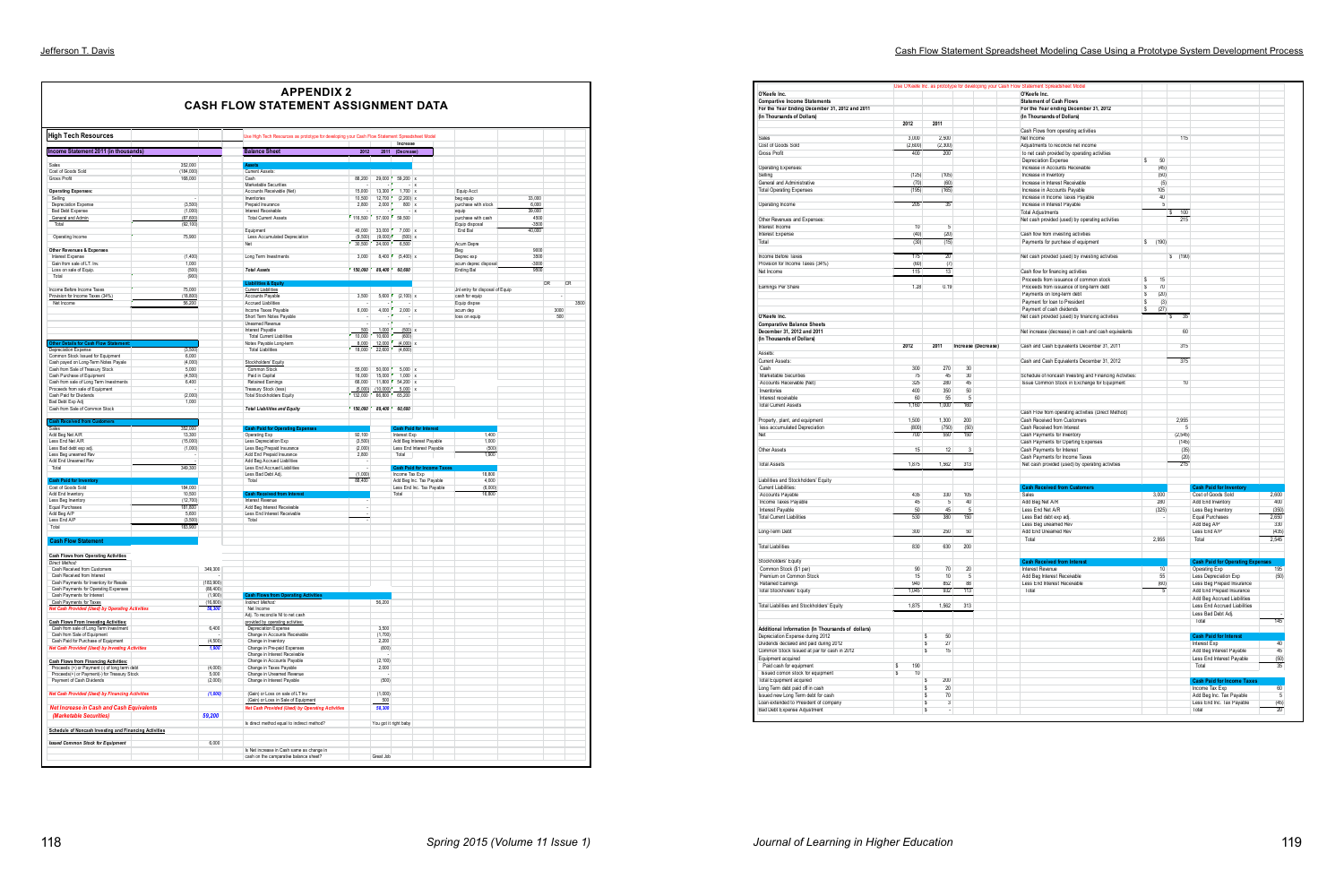Jefferson T. Davis Cash Flow Statement Spreadsheet Modeling Case Using a Prototype System Development Process

ch typed in value nalents during the range of entities.

| <b>Instaprint Corporation</b><br><b>Income Statement</b>                              |                          | Use Instaprint as the Company on your Final Cash Flow Statement Spreadsheet Model |  |
|---------------------------------------------------------------------------------------|--------------------------|-----------------------------------------------------------------------------------|--|
| For the Year Ending 2012                                                              |                          |                                                                                   |  |
|                                                                                       |                          |                                                                                   |  |
| <b>Income Statement</b>                                                               | 2012                     |                                                                                   |  |
|                                                                                       |                          |                                                                                   |  |
| Sales                                                                                 | 2,902,000                |                                                                                   |  |
| Cost of goods sold                                                                    | (1,662,000)              |                                                                                   |  |
| Gross profit                                                                          | 1,240,000                |                                                                                   |  |
| <b>Operating Expenses</b>                                                             | (968,000)                |                                                                                   |  |
| Operating income                                                                      | 272,000                  |                                                                                   |  |
| Other revenues and expenses:                                                          |                          |                                                                                   |  |
| Interest income                                                                       | 20,000                   |                                                                                   |  |
| Gain on Sale of Land                                                                  | 30,000                   |                                                                                   |  |
| Interest expense                                                                      | (34,000)                 |                                                                                   |  |
| Income before income taxes                                                            | 288,000                  |                                                                                   |  |
| Provision for income taxes                                                            | (118,000)                |                                                                                   |  |
| Net income                                                                            | 170,000                  |                                                                                   |  |
|                                                                                       |                          |                                                                                   |  |
| <b>Instaprint Corporation</b>                                                         |                          |                                                                                   |  |
|                                                                                       |                          |                                                                                   |  |
| <b>Comparative Balance Sheets</b>                                                     |                          |                                                                                   |  |
| December 31, 2012 and 2011                                                            |                          |                                                                                   |  |
|                                                                                       | 2012                     | 2011                                                                              |  |
| Assets                                                                                |                          |                                                                                   |  |
| <b>Current Assets:</b>                                                                |                          |                                                                                   |  |
| Cash                                                                                  | 530,000                  | 192,000                                                                           |  |
| Marketable securities                                                                 | $\sim$                   | $\sim$                                                                            |  |
| Accounts receivable (Net)                                                             | 606,000                  | 578,000                                                                           |  |
| Inventories                                                                           | 792,000                  | 822,000                                                                           |  |
| Interest receivable                                                                   |                          |                                                                                   |  |
| Prepaid expenses                                                                      | 108,000                  | 152,000                                                                           |  |
| Total current assets                                                                  | 2,036,000                | 1,744,000                                                                         |  |
| Land, buildings, and equipment                                                        | 1,606,000                | 1,500,000                                                                         |  |
| Accumulated depreciation                                                              | (852,000)                | (756,000)                                                                         |  |
| <b>Total fixed assets</b>                                                             | 754,000                  | 744,000                                                                           |  |
| Patents                                                                               | 100,000                  |                                                                                   |  |
| <b>Total assests</b>                                                                  | 2,890,000                | 2,488,000                                                                         |  |
|                                                                                       |                          |                                                                                   |  |
| Liabilities and stockholders' equity                                                  |                          |                                                                                   |  |
| Liabilities:                                                                          |                          |                                                                                   |  |
| <b>Current Liabilities:</b>                                                           |                          |                                                                                   |  |
| Accounts payable                                                                      | 342,000                  | 382,000                                                                           |  |
| Income taxes payable                                                                  | $\overline{\phantom{a}}$ | $\sim$                                                                            |  |
| Interest payable                                                                      | ÷,                       | ä,                                                                                |  |
| Accrued liabilities                                                                   | 112,000                  | 70,000                                                                            |  |
| Short-term notes payable                                                              | 146,000                  | 200,000                                                                           |  |
| Unearned revenue                                                                      |                          | $\overline{\phantom{a}}$                                                          |  |
| <b>Total current liabilities</b>                                                      | 600,000                  | 652,000                                                                           |  |
| Long-term debt                                                                        | 248,000                  |                                                                                   |  |
| <b>Total liabilities</b>                                                              | 848,000                  | 652,000                                                                           |  |
| Stockholders' equity:                                                                 |                          |                                                                                   |  |
| Common Stock and paid-in capital                                                      | 410,000                  | 310,000                                                                           |  |
| Retained earnings                                                                     | 1,632,000                | 1,526,000                                                                         |  |
| <b>Teasury Stock</b>                                                                  |                          |                                                                                   |  |
| Total stockholders' equity                                                            | 2,042,000                | 1,836,000                                                                         |  |
| Total liabilities and stockholders' equity                                            |                          |                                                                                   |  |
|                                                                                       | 2,890,000                | 2,488,000                                                                         |  |
| <b>Additional Information</b>                                                         |                          |                                                                                   |  |
|                                                                                       |                          |                                                                                   |  |
| Depreciation Expense for the year<br>Cash dividends declared and paid during the year | 96,000<br>64,000         |                                                                                   |  |
| Land Acquired ten years ago: Initial Cost                                             | 20,000                   |                                                                                   |  |
| Land Acquired ten years ago: Sold During the year                                     | 50,000                   |                                                                                   |  |
| Equipment purchase during the year                                                    | 126,000                  |                                                                                   |  |

| <b>APPENDIX 3</b><br><b>CASH FLOW STATEMENT CASE GRADING RUBRIC AND ERROR MESSAGES</b>                                             |
|------------------------------------------------------------------------------------------------------------------------------------|
| Design report errors (20 points)                                                                                                   |
| No Preliminary design report handed in as required by the assignment. - 20                                                         |
| Why is a cash flow statement important to a business decision maker? - 2                                                           |
| What is the purpose for computerizing the cash flow statement preparation? -2                                                      |
| Missing input, processing, output explanation up to -6                                                                             |
| Template validity, usefulness and friendliness and generalizeability (40 points)                                                   |
| You have typed in values where a formula or cell reference should be. (Take off 1 point for each t<br>outside input section)       |
| No built in formula for checking whether indirect method equals the direct method. -4                                              |
| No built in formula for checking whether total cash flow equals change in cash and cash equivaler<br>year on the balance sheet. -4 |
| Your formulas could be more comprehensive so that this template would be useful to a wider ran<br>(take off up to 8 points)        |
| Would be more user friendly if the formulas were properly labeled and documented. -4                                               |
| No protection set on the appropriate cells in the work sheet. -4                                                                   |
| No graph used in the worksheet -4                                                                                                  |
| <b>Direct Method (10 points)</b>                                                                                                   |
| Cash Received from Customers (up to 3 points off)                                                                                  |
| Cash Received from Interest -1                                                                                                     |
| Cash Paid for Inventories (up to 2 points off)                                                                                     |
| Cash Paid for Operating Expenses (up to 2 points off)                                                                              |
| Cash Paid for Interest -1                                                                                                          |
| Cash Paid for Income Taxes not correct -1                                                                                          |
| Indirect method (10 points)                                                                                                        |
| Depreciation exp of 96,000 should be added in indirect method -2                                                                   |
| Gain on sale of fixed asset should be \$30,000 subtracted on indirect method. -1                                                   |
| AR increase of \$28,000 should be subtracted on indirect method. -1                                                                |
| Prepaid expenses decrease of \$44,000 should be added on indirect method -1                                                        |
| Inventories decrease of \$30,000 should be added on indirect method. -1                                                            |
| AP decrease of \$40,000 should be subtracted on indirect method. -1                                                                |
| Accrued liabilities increase of \$42,000 should be added on indirect method. -1                                                    |
| <b>Investing Section and Financing Sections (20 points)</b>                                                                        |
| Missing \$50,000 cash in on sale of land in investing section. -4                                                                  |
| Missing cash out for \$126,000 for purchase of equipment in investing section. -4                                                  |
| Missing long term debt issued for \$248,000 in financing section. -4                                                               |
| Missing Cash out from payment of Dividends for \$64,000 -4                                                                         |
| Sale of patent for stock should be in the schedule of noncash financing and investing activities. -4                               |